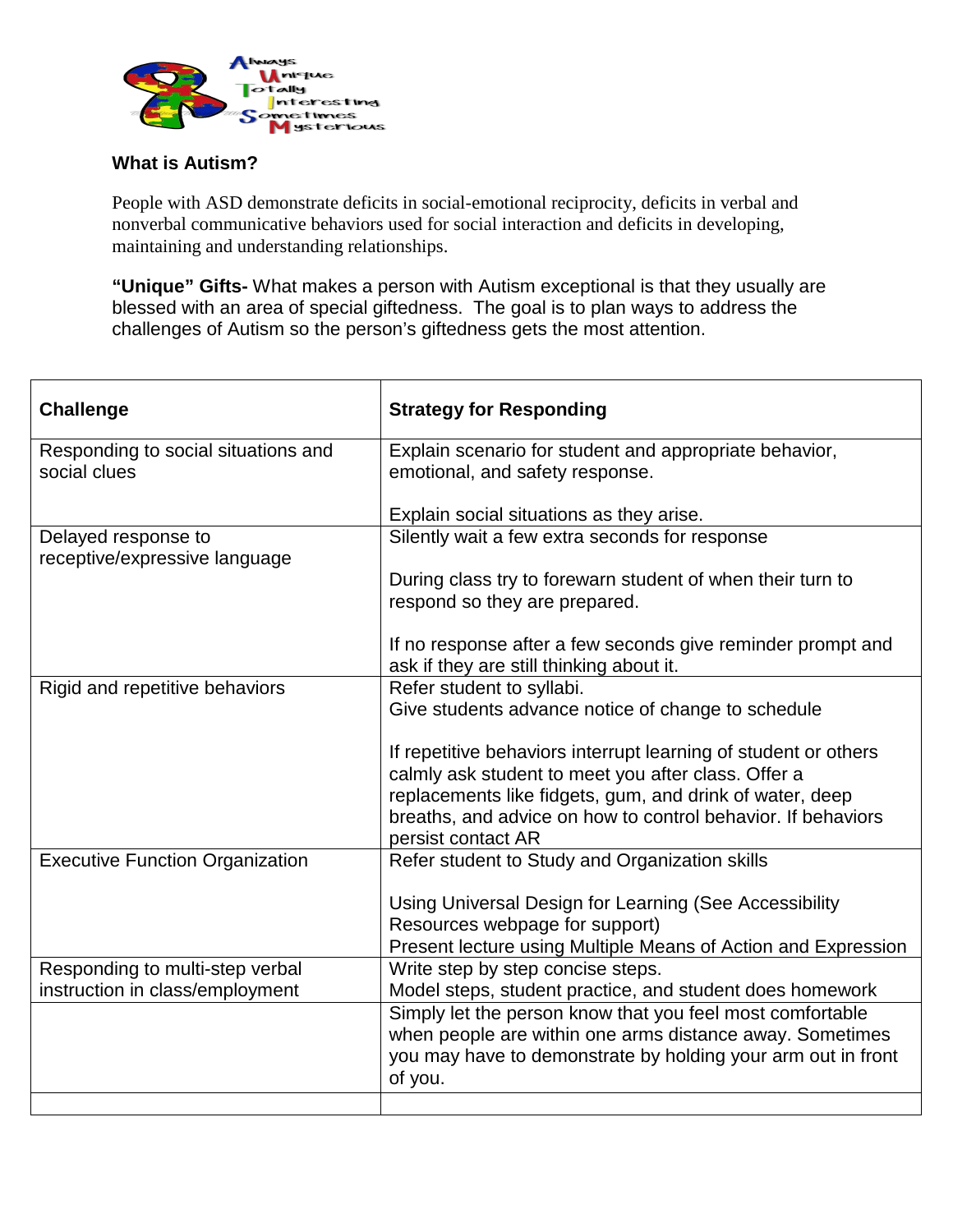

## **Current Research on Cause of Autism**

## **Oct, 2017**

**WORLD'S LARGEST AUTISM GENOME DATABANK ADDS MORE THAN 2,000** 

**SEQUENCES** "To provide quidance on personalized care to people with autism, it's important to fully understand what genetic form of autism each person has," says MSSNG research director Stephen Scherer. "To accomplish this, we need to perform whole genome sequencing on a large and diverse group of participants and provide this information to the research community in an accessible form." Dr. Scherer also directs The Centre for Applied Genomics at The Hospital for Sick Children (SickKids), in Toronto.

# **Aug, 2014**

## **Brain Study Finds Evidence that Autism Involves Too Many Synapses**

Many genes linked to autism are known to affect the development or function of brain synapses. Indeed, the idea that individuals with autism have excess synapses has been proposed before.

Dr. Tang measured the abundance of synapses in a small section of cortical tissue from each brain. She found that, by late childhood, the density had dropped by about half in the brain tissue unaffected by autism. By contrast, it was reduced by around 16 percent in the brains from individuals who had autism.

## **Applying findings to mouse models**

Using mouse models of autism, the researchers traced the pruning defect to a protein called mTOR. When mTOR is overactive, they found, brain cells lose much of their selfpruning ability. As a result, the brain cells show an overabundance of synapses.

The researchers restored normal autophagy and synaptic pruning in the mice by administering rapamycin – a drug that inhibits mTOR. Treatment eliminated the mice's autism-like behaviors. The treatment remained effective even when administered to older mice that had fully developed the autism-like behaviors.

The researchers cite this as hopeful evidence that similar treatments might someday be used to treat autism after symptoms have fully emerged. As further evidence, the researchers found large amounts of overactive mTOR in the postmortem brain tissue of the individuals with autism.

Though hundreds of genes have been linked to autism, the researcher conclude, many if not most of them may affect this mTOR/autophagy pathway.